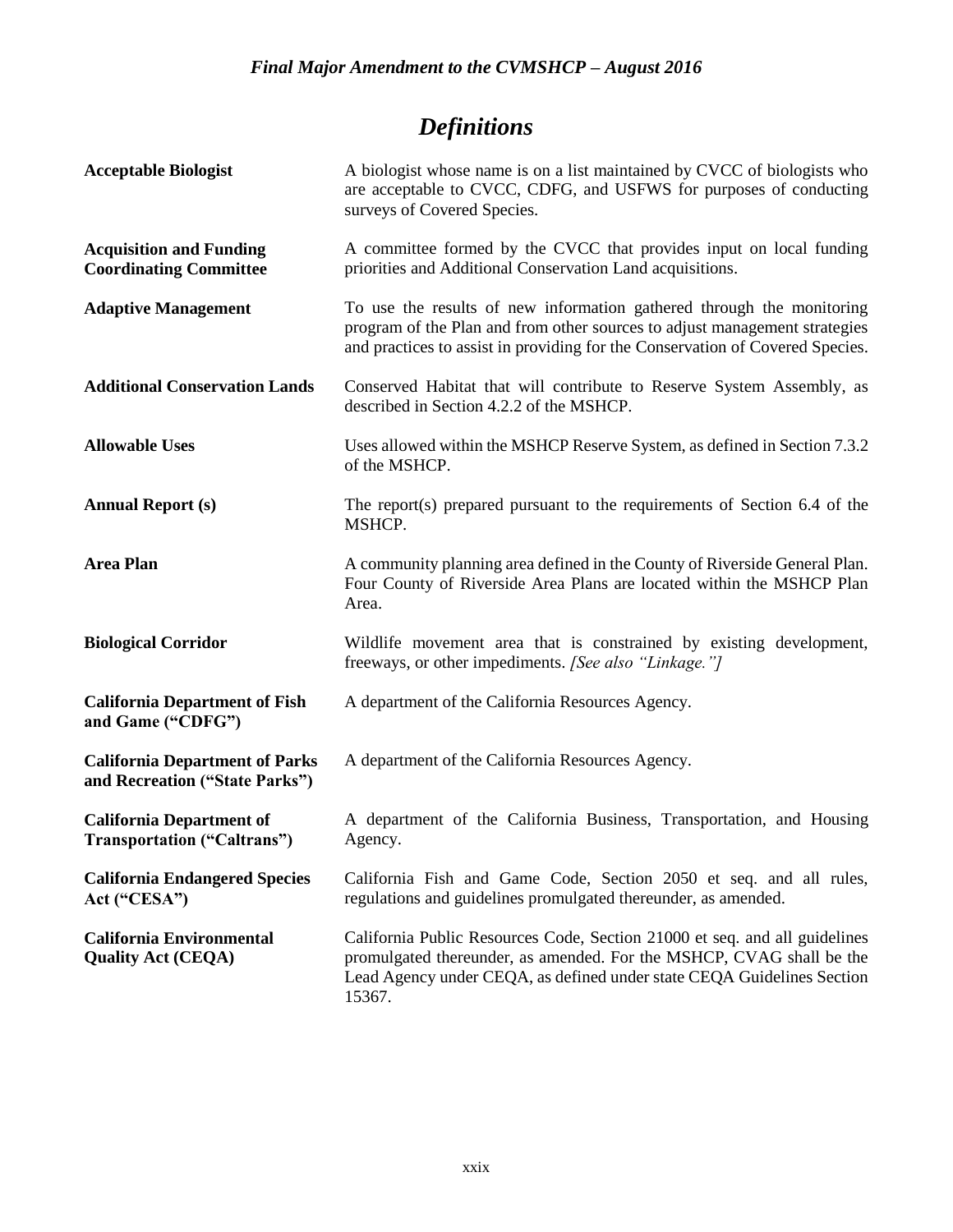| <b>Candidate Species</b>                                                                        | "Candidate Species" means both (1) a species formally noticed by the<br>California Fish and Game Commission as under review for listing as<br>threatened or endangered, or a species for which the Fish and Game<br>Commission has published a notice of proposed regulation to add a<br>species as threatened or endangered, and (2) a species which USFWS<br>has identified as being a candidate for listing, but for which<br>development of a listing regulation is precluded by other higher<br>priority listing activities. |
|-------------------------------------------------------------------------------------------------|-----------------------------------------------------------------------------------------------------------------------------------------------------------------------------------------------------------------------------------------------------------------------------------------------------------------------------------------------------------------------------------------------------------------------------------------------------------------------------------------------------------------------------------|
| <b>Certificate of Inclusion</b>                                                                 | The document attached as Exhibit "H" to the IA that would be required to be<br>executed prior to a Participating Special Entity receiving Take Authorization<br>pursuant to Section 11.7 of the IA or for other Covered Activities, as<br>appropriate.                                                                                                                                                                                                                                                                            |
| <b>Changed Circumstances</b>                                                                    | Changes in circumstances affecting a Covered Species or geographic area<br>covered by the MSHCP, that can reasonably be anticipated by the Parties and<br>that can reasonably be planned for in the MSHCP. Changed Circumstances<br>and the planned responses to those circumstances are more particularly<br>described in Section 6.8.3 of the MSHCP. Changed Circumstances do not<br>include Unforeseen Circumstances.                                                                                                          |
| <b>Cities</b>                                                                                   | The cities of Cathedral City, Coachella, Desert Hot Springs, Indian Wells,<br>Indio, La Quinta, Palm Desert, Palm Springs, and Rancho Mirage,<br>collectively.                                                                                                                                                                                                                                                                                                                                                                    |
| <b>Coachella Valley Association of</b><br>Governments ("CVAG")                                  | A joint powers authority that functioned as Lead Agency for the preparation<br>of the MSHCP.                                                                                                                                                                                                                                                                                                                                                                                                                                      |
| <b>Coachella Valley Conservation</b><br>Commission ("CVCC")                                     | A joint powers authority formed by the Local Permittees to provide primary<br>policy direction for implementation of the MSHCP, as set forth in Section<br>6.1.1 of the MSHCP, and Section 11.2.2 of the IA.                                                                                                                                                                                                                                                                                                                      |
| <b>Coachella Valley Fringe-toed</b><br><b>Lizard Habitat Conservation</b><br>Plan ("CVFTL HCP") | The CVFTL HCP in the Plan area, dated April 21, 1986, more particularly<br>described in Section 16.2 of the IA.                                                                                                                                                                                                                                                                                                                                                                                                                   |
| <b>Coachella Valley Mountains</b><br>Conservancy ("CVMC")                                       | A state agency within the California Resources Agency.                                                                                                                                                                                                                                                                                                                                                                                                                                                                            |
| <b>Complementary Conservation</b>                                                               | The land projected to be acquired in the Conservation Areas for Conservation<br>purposes independent of, but compatible with, the MSHCP, as described in<br>Section 4.2.1 of the MSHCP.                                                                                                                                                                                                                                                                                                                                           |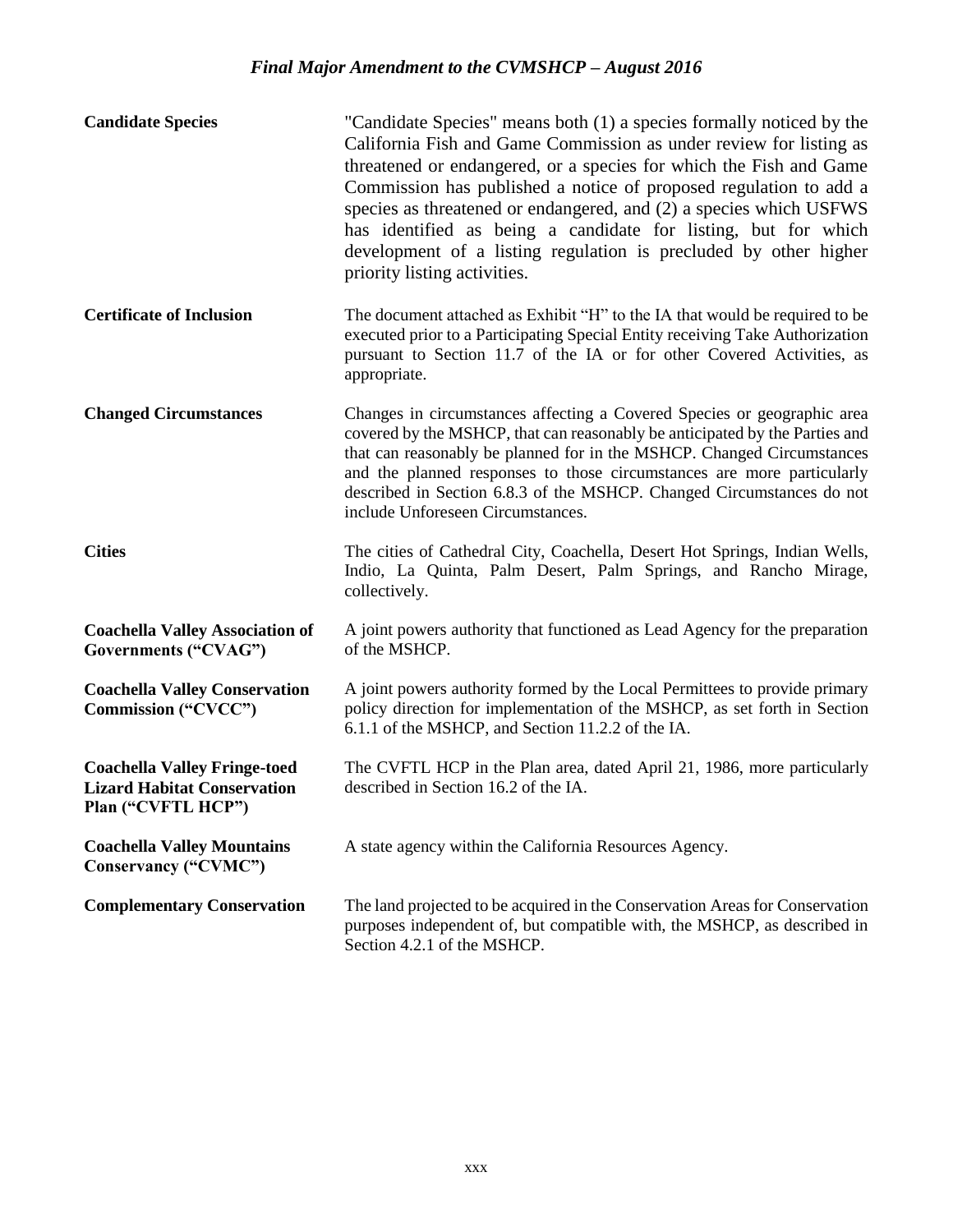| <b>Conservation</b>              | To use, and the use of, methods and procedures within the MSHCP Reserve<br>System and within the Plan Area as set forth in the MSHCP Plan, that are<br>necessary to bring any species to the point at which the measures provided<br>pursuant to FESA and the California Fish and Game Code are no longer<br>necessary. However, Permittees will have no duty to enhance, restore or<br>revegetate MSHCP Reserve System lands unless required by the MSHCP,<br>the IA, or agreed to through implementation of the Plan.                                   |
|----------------------------------|-----------------------------------------------------------------------------------------------------------------------------------------------------------------------------------------------------------------------------------------------------------------------------------------------------------------------------------------------------------------------------------------------------------------------------------------------------------------------------------------------------------------------------------------------------------|
| <b>Conservation Areas</b>        | A system of lands described in Section 4.3 of the MSHCP that provides Core<br>Habitat and Other Conserved Habitat for the Covered Species, conserves<br>natural communities, conserves Essential Ecological Processes, and secures<br>Biological Corridors and Linkages between major Habitat areas. There are<br>21 Conservation Areas from which the MSHCP Reserve System will be<br>assembled.                                                                                                                                                         |
| <b>Conservation Goal(s)</b>      | A broad statement of intent that describes how the Plan will accomplish the<br>protection of Core Habitat, Essential Ecological Processes, Biological<br>Corridors, and Linkages in the MSHCP Reserve System to ensure that the<br>Covered Species are adequately conserved. Conservation Goals are also<br>designed to ensure the persistence of natural communities.                                                                                                                                                                                    |
| <b>Conservation Level</b>        | A numerical designation, as described in Section 2.4 of the MSHCP, assigned<br>to all land within the Plan Area.                                                                                                                                                                                                                                                                                                                                                                                                                                          |
| <b>Conservation Objective(s)</b> | Measurable statements of actions or measures that will lead to attainment of<br>the Conservation Goals.                                                                                                                                                                                                                                                                                                                                                                                                                                                   |
| <b>Conservation Strategy</b>     | The overall approach to assure Conservation of Covered Species within the<br>Plan Area.                                                                                                                                                                                                                                                                                                                                                                                                                                                                   |
| <b>Conserved Habitat</b>         | Land that is permanently protected and managed for the benefit of the<br>Covered Species under the institutional arrangements that provide for its<br>ongoing management, and under the legal arrangements that prevent its<br>conversion to other uses.                                                                                                                                                                                                                                                                                                  |
| <b>Core Habitat</b>              | The areas identified in the Plan for a given species that are composed of a<br>Habitat patch or aggregation of Habitat patches that (1) are of sufficient size<br>to support a self-sustaining population of that species, (2) are not fragmented<br>in a way to cause separation into isolated populations, (3) have functional<br>Essential Ecological Processes, and (4) have effective Biological Corridors<br>and/or Linkages to other Habitats, where feasible, to allow gene flow among<br>populations and to promote movement of large predators. |
| County                           | County of Riverside                                                                                                                                                                                                                                                                                                                                                                                                                                                                                                                                       |
| <b>County Flood Control</b>      | Riverside County Flood Control and Water Conservation District                                                                                                                                                                                                                                                                                                                                                                                                                                                                                            |
| <b>County Parks</b>              | Riverside County Regional Park and Open Space District                                                                                                                                                                                                                                                                                                                                                                                                                                                                                                    |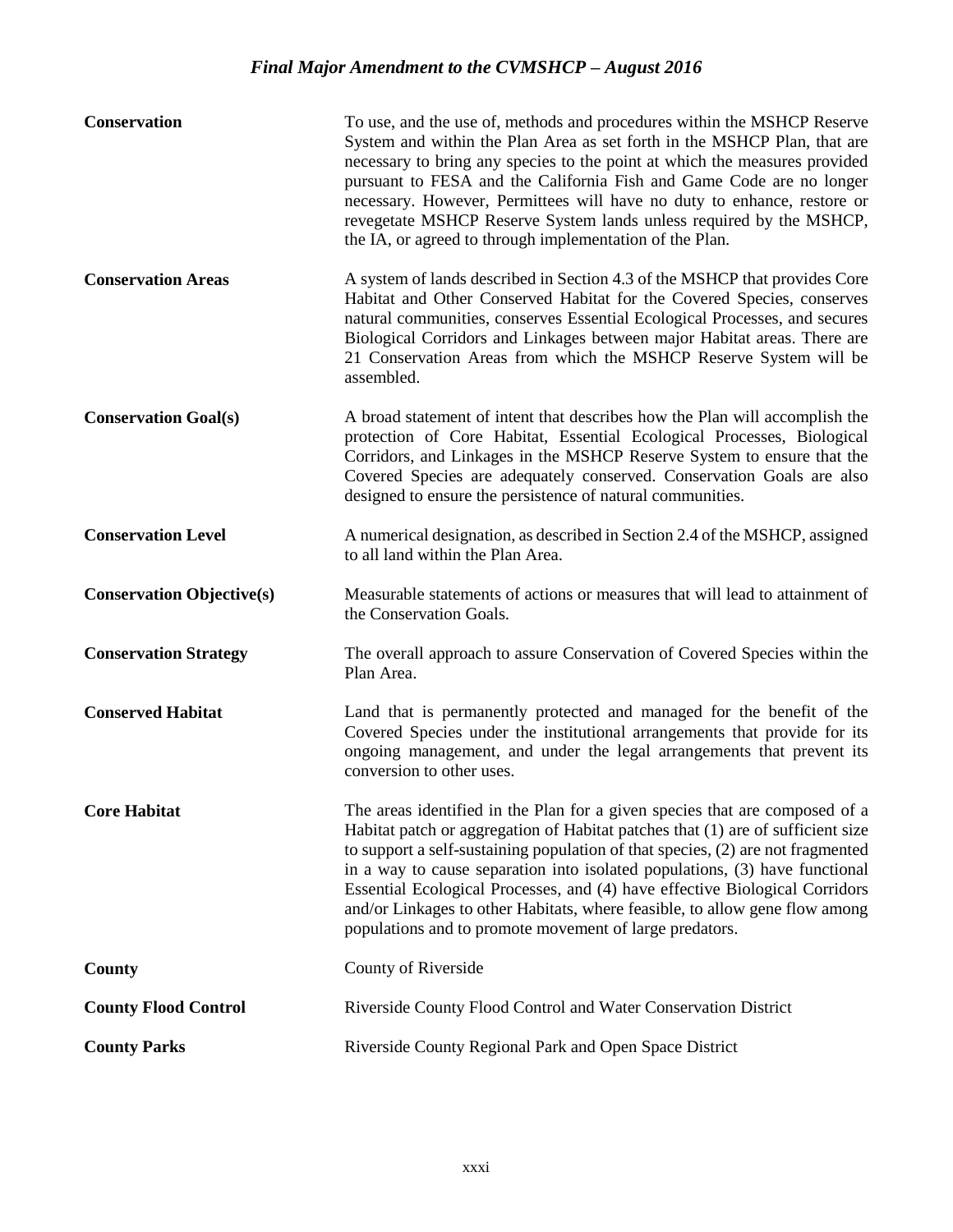| <b>County Waste</b>                   | Riverside County Waste Resources Management District                                                                                                                                                                                                                                                                                                                                                                                                                           |
|---------------------------------------|--------------------------------------------------------------------------------------------------------------------------------------------------------------------------------------------------------------------------------------------------------------------------------------------------------------------------------------------------------------------------------------------------------------------------------------------------------------------------------|
| <b>Covered Activities</b>             | Certain activities carried out or conducted by Permittees, Participating<br>Special Entities, Third Parties Granted Take Authorization and others within<br>the MSHCP Plan Area, as described in Section 7 of the MSHCP, that will<br>receive Take Authorization under the Section $10(a)$ Permit and the NCCP<br>Permit, provided these activities are otherwise lawful.                                                                                                      |
| <b>Covered Species</b>                | The species for which Take Authorization is provided through the Permits<br>issued in conjunction with the IA. These species are discussed in Section 9<br>of the MSHCP, and listed in Exhibit C of the IA.                                                                                                                                                                                                                                                                    |
| <b>Critical Habitat</b>               | Habitat for species listed under FESA that has been designated pursuant to<br>Section 4 of FESA and identified in 50 C.F.R., Sections 17.95 and 17.96.                                                                                                                                                                                                                                                                                                                         |
| <b>Development</b>                    | The uses to which land shall be put, including construction of buildings,<br>structures, infrastructure, and all associated alterations of the land.                                                                                                                                                                                                                                                                                                                           |
| <b>Discretionary Project</b>          | A proposed project requiring discretionary action by a Permittee, as that term<br>is used in CEQA and defined in state CEQA Guidelines, Section 15357,<br>including issuance of a grading permit for County projects.                                                                                                                                                                                                                                                          |
| <b>Effective Date</b>                 | Date on which the IA takes effect, as set forth in Section 19.1 of the IA.                                                                                                                                                                                                                                                                                                                                                                                                     |
| <b>Emergency</b>                      | A sudden, unexpected occurrence, involving a clear and imminent danger,<br>demanding immediate action to prevent or mitigate the loss of, or damage to,<br>life, health, property, or essential public services. Emergency includes such<br>occurrences as fire, flood, earthquake, or other soils or geologic movements,<br>as well as such occurrences as riot, accident, or sabotage.                                                                                       |
| <b>Endangered Species</b>             | Those species listed as endangered under FESA and/or CESA.                                                                                                                                                                                                                                                                                                                                                                                                                     |
| <b>Essential Ecological Processes</b> | Processes that maintain specific Habitat types and are necessary to sustain<br>the Habitat (in a state usable by Covered Species). Essential Ecological<br>Processes may include abiotic hydrological processes (both subsurface and<br>surface), erosion, deposition, blowsand movement, substrate development<br>and soil formation, and disturbance regimes such as flooding and fire; and<br>biotic processes such as reproduction, pollination, dispersal, and migration. |
| <b>Essential Habitat</b>              | Certain lands delineated in the Recovery Plan for Bighorn Sheep in the<br>Peninsular Ranges, California (USFWS 2000).                                                                                                                                                                                                                                                                                                                                                          |
| <b>Existing Conservation Lands</b>    | Subset of MSHCP Reserve System lands consisting of lands in public or<br>private ownership and managed for Conservation and/or open space values<br>that contribute to the Conservation of Covered Species, as generally depicted<br>in Figure 4-2 of the MSHCP.                                                                                                                                                                                                               |
| <b>Existing Uses</b>                  | An existing use, public or private, which is the primary use on the property.                                                                                                                                                                                                                                                                                                                                                                                                  |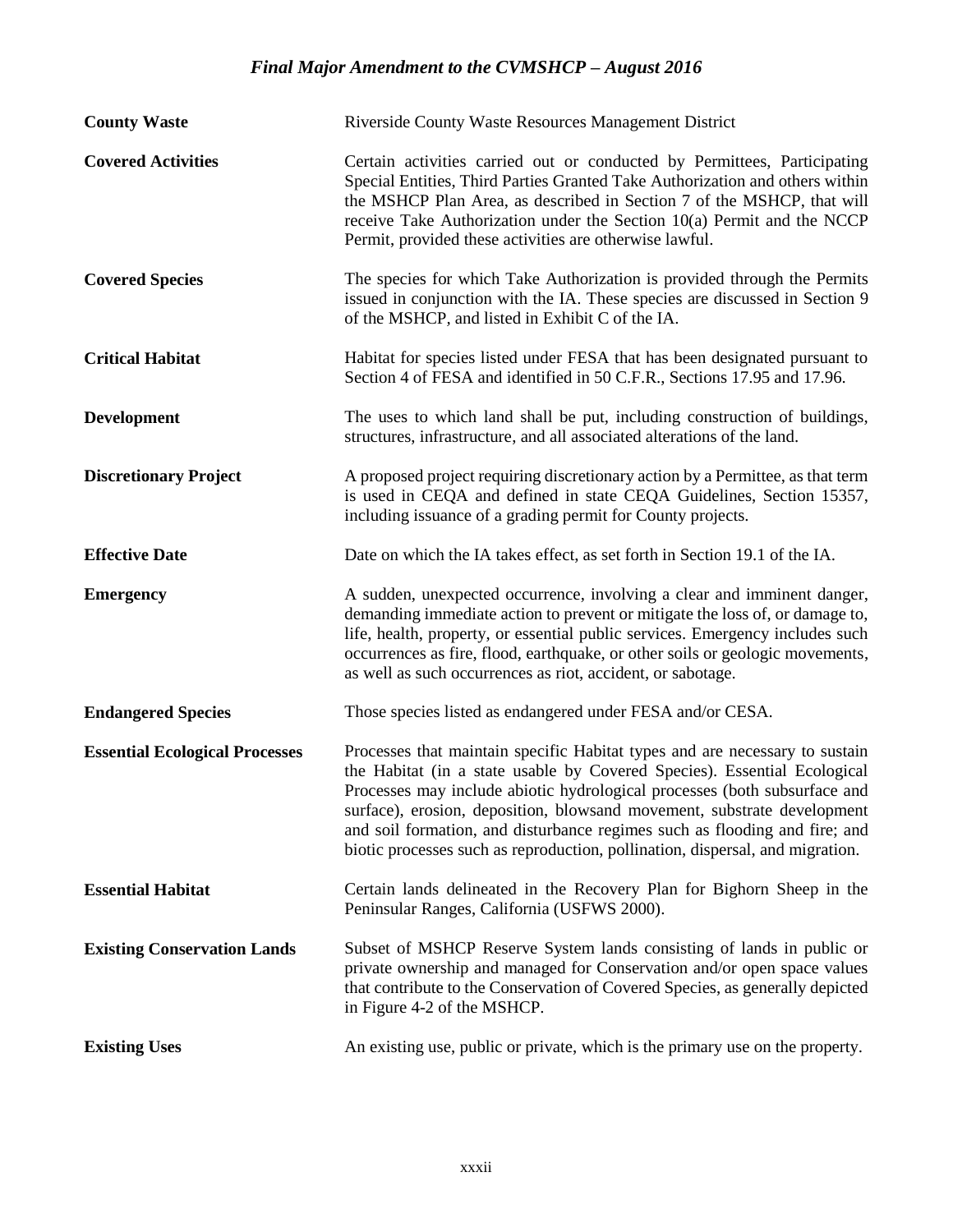| Feasible                                        | Capable of being accomplished in a successful manner within a reasonable<br>period of time, taking into account economic, environmental, legal, social,<br>and technological factors.                                                                                                                                                                                                                                                                                                                                                                                                        |
|-------------------------------------------------|----------------------------------------------------------------------------------------------------------------------------------------------------------------------------------------------------------------------------------------------------------------------------------------------------------------------------------------------------------------------------------------------------------------------------------------------------------------------------------------------------------------------------------------------------------------------------------------------|
| <b>Federal Endangered Species Act</b><br>(FESA) | 16 U.S.C., Section 1531 et seq. and all rules and regulations promulgated<br>thereunder, as amended.                                                                                                                                                                                                                                                                                                                                                                                                                                                                                         |
| Habitat                                         | The combination of environmental conditions of a specific place providing<br>for the needs of a species or a population of such species.                                                                                                                                                                                                                                                                                                                                                                                                                                                     |
| HabiTrak                                        | A GIS application to provide data on Habitat loss and Conservation, which<br>occurs under the Permits.                                                                                                                                                                                                                                                                                                                                                                                                                                                                                       |
| <b>Implementing Agreement (IA)</b>              | The executed agreement that implements the terms and conditions of the<br>MSHCP.                                                                                                                                                                                                                                                                                                                                                                                                                                                                                                             |
| <b>Independent Science Advisors</b><br>(ISA)    | The qualified biologists, Conservation experts and others that provide<br>scientific input to assist in the planning and implementation of the MSHCP<br>for the benefit of the Covered Species, as set forth in Section 3.1.2 of the<br>MSHCP.                                                                                                                                                                                                                                                                                                                                               |
| <b>Joint Project Review Process</b>             | The review process described in Section 6.6.1.1 of the MSHCP for<br>Development proposed in Conservation Areas.                                                                                                                                                                                                                                                                                                                                                                                                                                                                              |
| <b>Land Manager</b>                             | The entity, or entities, which has the responsibility to manage land acquired<br>by the Permittees as set forth in Section 6.1.5 of the MSHCP.                                                                                                                                                                                                                                                                                                                                                                                                                                               |
| <b>Land Use Adjacency Guidelines</b>            | Standards delineated in Section 4.5 of the MSHCP for land uses adjacent to<br>or within the Conservation Areas that are necessary to avoid or minimize<br>edge effects. "Adjacent" means that a parcel shares a common boundary with<br>a parcel in a Conservation Area.                                                                                                                                                                                                                                                                                                                     |
| <b>Legal Instrument</b>                         | The term "Legal Instrument," as used within the Plan and/or IA, shall refer<br>to recorded legal instruments acceptable to the Wildlife Agencies, which<br>provides legal protection in perpetuity to conservation lands; this legal<br>protection may consist of a conservation easement consistent with California<br>Civil Code Section 815 et seq. or a perpetual deed restriction that meets the<br>requirements of a conservation easement under this statute.                                                                                                                         |
| Linkage                                         | Habitat that provides for the occupancy of Covered Species and their<br>movement between larger blocks of Habitat over time, potentially over a<br>period of generations. In general, Linkages are large enough to include<br>adequate Habitat to support small populations of the species and, thus, do not<br>require that an individual of the species transit the entire Linkage to maintain<br>gene flow between populations. What functions as a Linkage for one species<br>may provide only a Biological Corridor or no value for other species. [See<br>also "Biological Corridor."] |
| <b>Listed Species</b>                           | A species that is listed under FESA and/or CESA.                                                                                                                                                                                                                                                                                                                                                                                                                                                                                                                                             |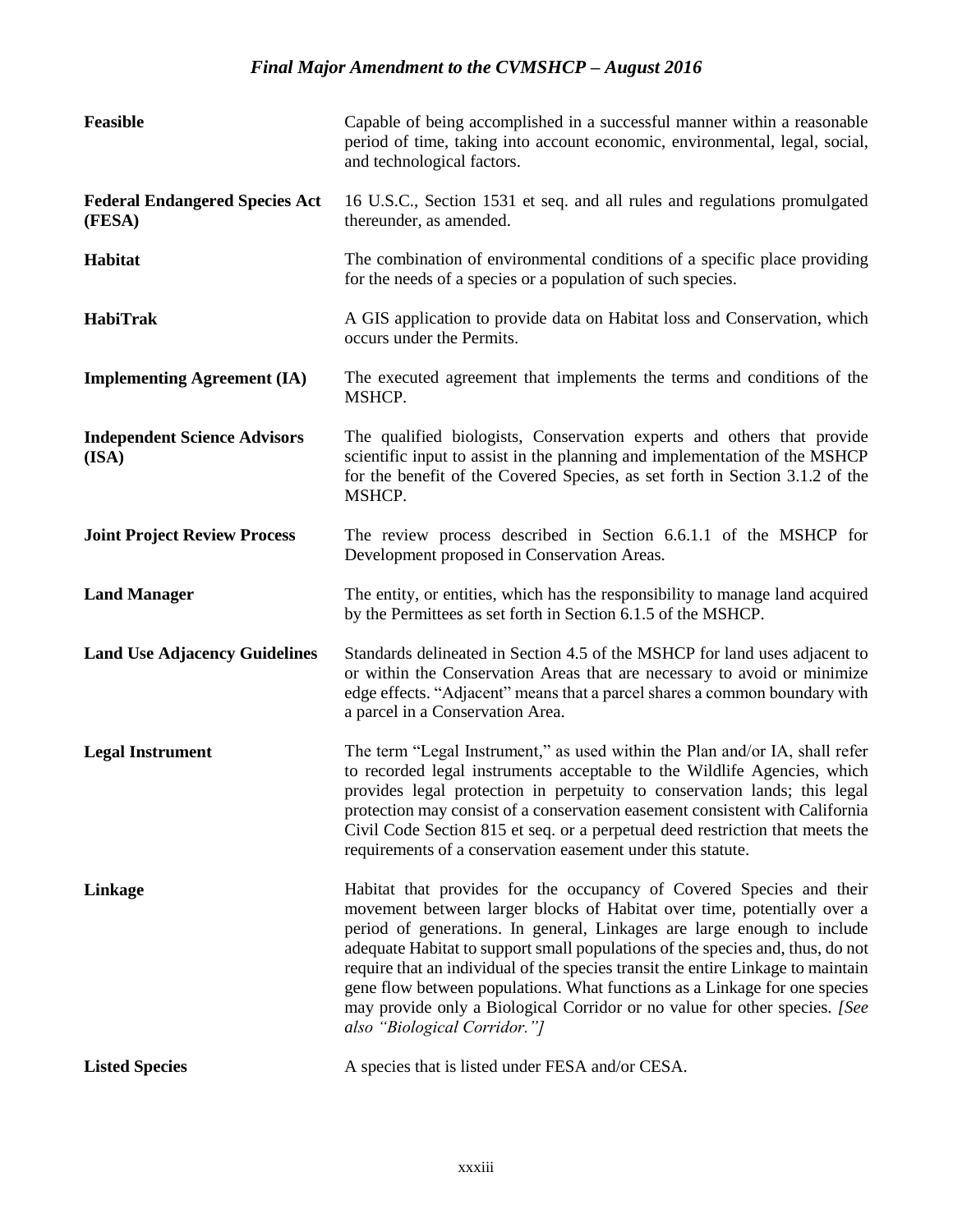| <b>Local Development Mitigation</b><br>Fee                        | The fee imposed by applicable Local Permittees on new Development<br>pursuant to Government Code, Section 66000 et seq.                                                                                                                                                                                      |
|-------------------------------------------------------------------|--------------------------------------------------------------------------------------------------------------------------------------------------------------------------------------------------------------------------------------------------------------------------------------------------------------|
| <b>Local Permittees</b>                                           | CVCC, CVAG, County, County Flood Control, County Parks, County<br>Waste, CVWD, IID, MSWD, and the Cities.                                                                                                                                                                                                    |
| <b>Major Amendments</b>                                           | Those proposed amendments to the MSHCP and the IA, as described in<br>Section 20.5 of the IA and Section 6.12.4 of the MSHCP.                                                                                                                                                                                |
| <b>Management Program</b>                                         | MSHCP management actions, as described in Section 8 of the MSHCP.                                                                                                                                                                                                                                            |
| <b>Migratory Bird Treaty Act</b><br>(MBTA)                        | 50 C.F.R., Section 21 et seq. and all rules and regulations promulgated<br>thereunder, as amended.                                                                                                                                                                                                           |
| <b>Migratory Bird Treaty Act</b><br>(MBTA) Special Purpose Permit | A permit issued by the USFWS under 50 Code of Federal Regulations section<br>21.27, authorizing Take, in connection with Covered Activities, under the<br>MBTA of the Covered Species listed in 50 Code of Federal Regulations<br>Section 10.13 that are also listed as endangered or threatened under FESA. |
| <b>Minor Amendments</b>                                           | Minor changes to the MSHCP and the IA, as defined in Section 20.4 of the<br>IA and Section 6.12.3 of the MSHCP.                                                                                                                                                                                              |
| <b>Mitigation Lands</b>                                           | A subset of Additional Conservation Lands as described in Sections 4.1 and<br>4.2.2.2 of the MSHCP.                                                                                                                                                                                                          |
| <b>Monitoring Program</b>                                         | The monitoring programs and activities set forth in Section 8 of the MSHCP.                                                                                                                                                                                                                                  |
| <b>Monitoring Program</b><br><b>Administrator (MPA)</b>           | The individual or entity responsible for administering the monitoring<br>program, as described in Section 6.1.6 of the MSHCP.                                                                                                                                                                                |
| <b>Monitoring Reports</b>                                         | Report(s) prepared pursuant to the requirements of Section 8.7 of the<br>MSHCP.                                                                                                                                                                                                                              |
| <b>MSHCP</b>                                                      | Synonym for Plan, used in the text where needed for clarity.                                                                                                                                                                                                                                                 |
| <b>MSHCP Reserve System</b>                                       | A reserve that will total approximately 745,900 acres. The MSHCP Reserve<br>System will provide for the Conservation of the Covered Species.                                                                                                                                                                 |
| <b>NCCP Act</b>                                                   | California Natural Community Conservation Planning Act of 2002<br>(California Fish and Game Code § 2800 et seq.) including all regulations<br>promulgated thereunder, as amended.                                                                                                                            |
| <b>NCCP Permit</b>                                                | The Permit issued under the NCCP Act for the MSHCP to permit the Take<br>of identified species listed under CESA as threatened or endangered, a<br>species that is a candidate for listing, and Non-listed Species.                                                                                          |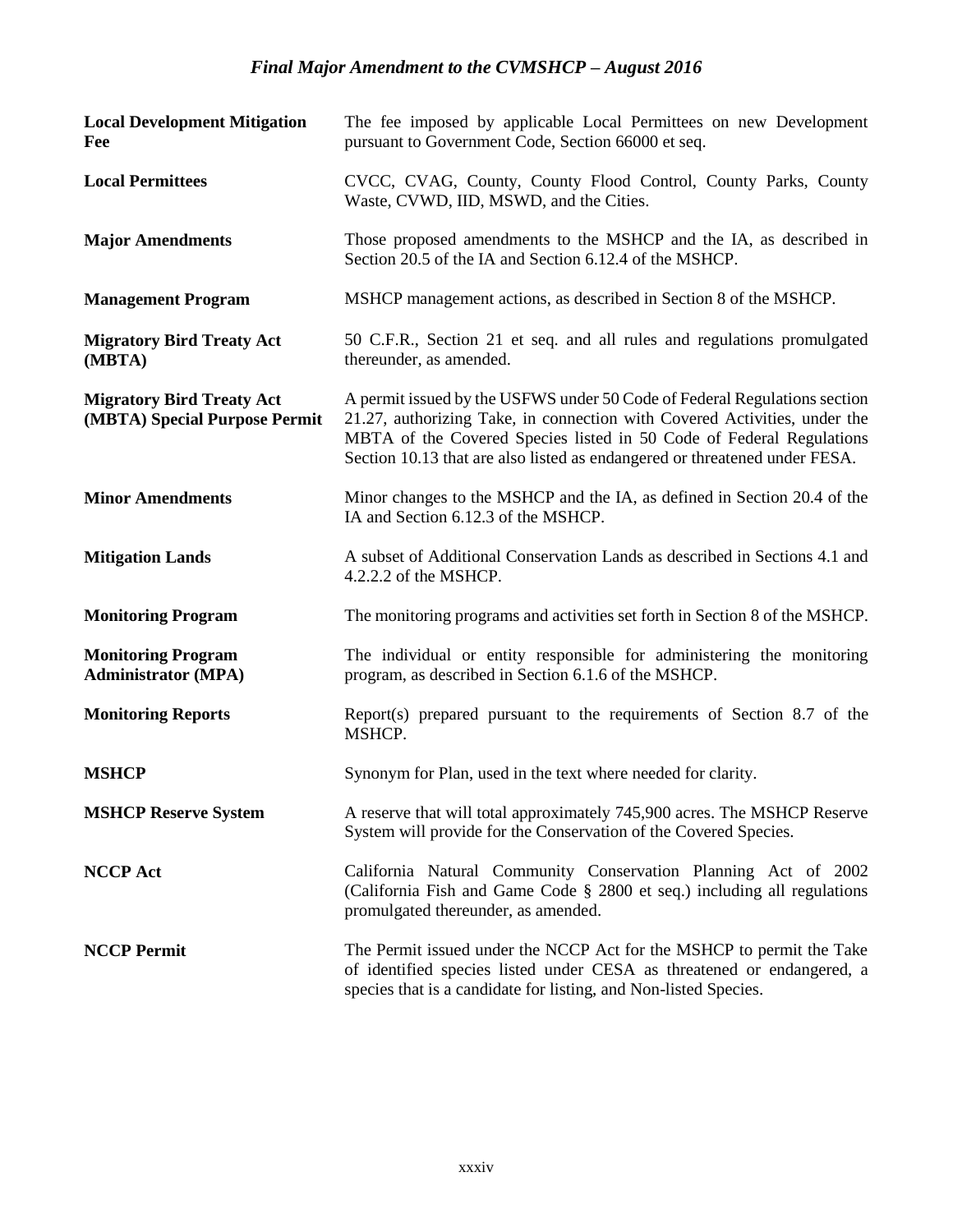| <b>NEPA</b>                                                     | National Environmental Policy Act, (42 U.S.C., Section 4321-4335) and all<br>rules, regulations promulgated thereunder, as amended. For the purposes of<br>the MSHCP, USFWS is the Lead Agency under NEPA, as defined in 40<br>C.F.R., Section 1508.16.                                                                                                                                                                                                    |
|-----------------------------------------------------------------|------------------------------------------------------------------------------------------------------------------------------------------------------------------------------------------------------------------------------------------------------------------------------------------------------------------------------------------------------------------------------------------------------------------------------------------------------------|
| <b>Non-Listed Species</b>                                       | A species that is not listed under FESA and/or CESA.                                                                                                                                                                                                                                                                                                                                                                                                       |
| <b>No Surprises Assurance</b>                                   | The guarantee that, provided Permittees are properly implementing the terms<br>and conditions of the MSHCP, the IA, and the Permit(s), the USFWS can<br>only require additional mitigation for Covered Species beyond that provided<br>for in the MSHCP as a result of Unforeseen Circumstances in accordance<br>with the "No Surprises" regulations at 50 C.F.R., Sections $17.22(b)(5)$ and<br>17.32(b)(5) and as discussed in Section 6.8 of the MSHCP. |
| <b>Operation and Maintenance</b><br><b>Activities (O&amp;M)</b> | Those Covered Activities that include the ongoing operation and<br>maintenance of public facilities, as described in Section 7.3.1.1 of the<br>MSHCP.                                                                                                                                                                                                                                                                                                      |
| <b>Other Conserved Habitat</b>                                  | Part of a Conservation Area that does not contain Core Habitat for a given<br>species, but which still has Conservation value. These values may include<br>Essential Ecological Processes, Biological Corridors, Linkages, buffering<br>from edge effects, enhanced species persistence probability in proximate<br>Core Habitat, genetic diversity, recolonization potential, and flexibility in the<br>event of long-term Habitat change.                |
| <b>Participating Special Entity</b>                             | Any regional public service provider, such as a utility company or a public<br>district or agency, that operates and/or owns land within the MSHCP Plan<br>Area and that applies for Take Authorization pursuant to Section 11.7 of the<br>IA.                                                                                                                                                                                                             |
| <b>Party and Parties</b>                                        | The signatories to the IA, namely CVAG, CVCC, County, County Flood<br>Control, County Parks, County Waste, the Cities, CVWD, IID, MSWD,<br>Caltrans, CVMC, State Parks, USFWS, and CDFG and any other city within<br>the Plan Area that incorporates after the Effective Date and complies with<br>Section 11.5 of the IA.                                                                                                                                 |
| Permit(s)                                                       | Collectively, the Section $10(a)(1)$ Permit and NCCP Permit issued by the<br>Wildlife Agencies to Permittees for Take of Covered Species pursuant to<br>FESA and the NCCP Act and in conformance with the MSHCP and the IA.                                                                                                                                                                                                                                |
| <b>Permittees</b>                                               | CVAG, CVCC, County, County Flood Control, County Parks, County<br>Waste, the Cities, CVWD, IID, MSWD, Caltrans, CVMC, and State Parks.                                                                                                                                                                                                                                                                                                                     |
| <b>Plan</b>                                                     | Coachella Valley Multiple Species Habitat Conservation Plan, a<br>comprehensive multiple species habitat conservation planning program that<br>addresses multiple species' needs, including Habitat and the preservation of<br>natural communities in the Coachella Valley area of Riverside County,<br>California, as depicted in Figure 4-1 in Section 4.1 of the MSHCP and Exhibit<br>"A" of the IA.                                                    |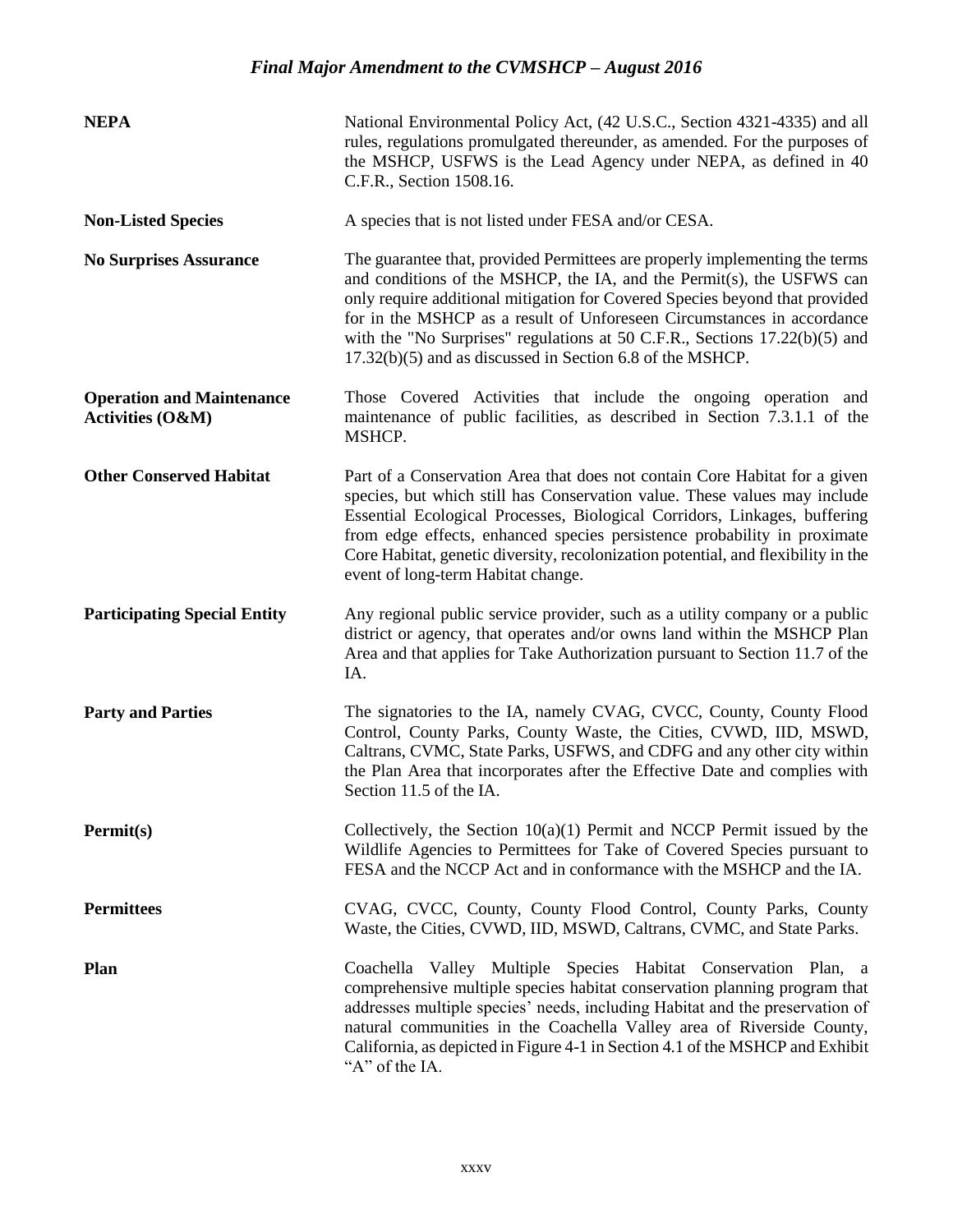| <b>Plan Area</b>                                               | The boundaries of the MSHCP, consisting of approximately 1.2 million acres<br>in the Coachella Valley area of Riverside County, as depicted in Figure 2-2<br>of the MSHCP Plan, and Exhibit B of the IA.                             |
|----------------------------------------------------------------|--------------------------------------------------------------------------------------------------------------------------------------------------------------------------------------------------------------------------------------|
| <b>Planning Agreement</b>                                      | The Memorandum of Understanding prepared consistent with the NCCP Act<br>to guide development of the MSHCP that is contained in Appendix II of the<br>MSHCP.                                                                         |
| <b>Plan Participants</b>                                       | CVAG, CVCC, County, County Flood Control, County Parks, County<br>Waste, the Cities, CVWD, IID, MSWD, Caltrans, CVMC, State Parks, and<br>others receiving Take Authorization under the Permits.                                     |
| <b>Private Conservation Land</b>                               | Land owned by a non-governmental entity committed to Conservation in<br>perpetuity through deed restriction, conservation easement, or other binding<br>agreement satisfactory to CDFG and USFWS.                                    |
| <b>Reserve Lands</b>                                           | Existing Conservation Lands, Additional Conservation Lands,<br>and<br>Complementary Conservation.                                                                                                                                    |
| <b>Reserve Management Oversight</b><br><b>Committee (RMOC)</b> | The committee established by the CVCC to provide biological, technical and<br>operational expertise for implementation of the MSHCP, including oversight<br>of the MSHCP Reserve System, as described in Section 6.1.3 of the MSHCP. |
| <b>Reserve Management Unit</b><br>(RMU)                        | The units identified in Section 6.1.4 of the MSHCP.                                                                                                                                                                                  |
| <b>Reserve Management Unit Plan</b><br>(RMUP)                  | The plan setting forth management practices for identified portions of the<br>MSHCP Reserve System Area, prepared and adopted as described in Section<br>6.2 of the MSHCP.                                                           |
| <b>Reserve System</b>                                          | A synonym for MSHCP Reserve System.                                                                                                                                                                                                  |
| <b>Reserve System Assembly</b>                                 | The process of conserving lands within the Conservation Areas through<br>acquisition or other means to assemble the MSHCP Reserve System.                                                                                            |
| <b>Rough Step</b>                                              | A Conservation Area assembly accounting process to monitor Conservation<br>and loss of specified Habitats within the Plan Area.                                                                                                      |
| <b>Rough Step Analysis Unit</b>                                | A geographic unit within which Rough Step is tracked. The Conservation<br>Areas are the Rough Step Analysis Units.                                                                                                                   |
| <b>Scientific Advisory Committee</b><br>(SAC)                  | The committee of scientists that provided scientific input into the<br>development of the Plan, as described in Section 3.1.1.                                                                                                       |
| <b>Section 10(a) Permit</b>                                    | The permit issued by the USFWS to Permittees pursuant to 16 U.S.C.,<br>Section 1539(a), authorizing Take of Covered Species.                                                                                                         |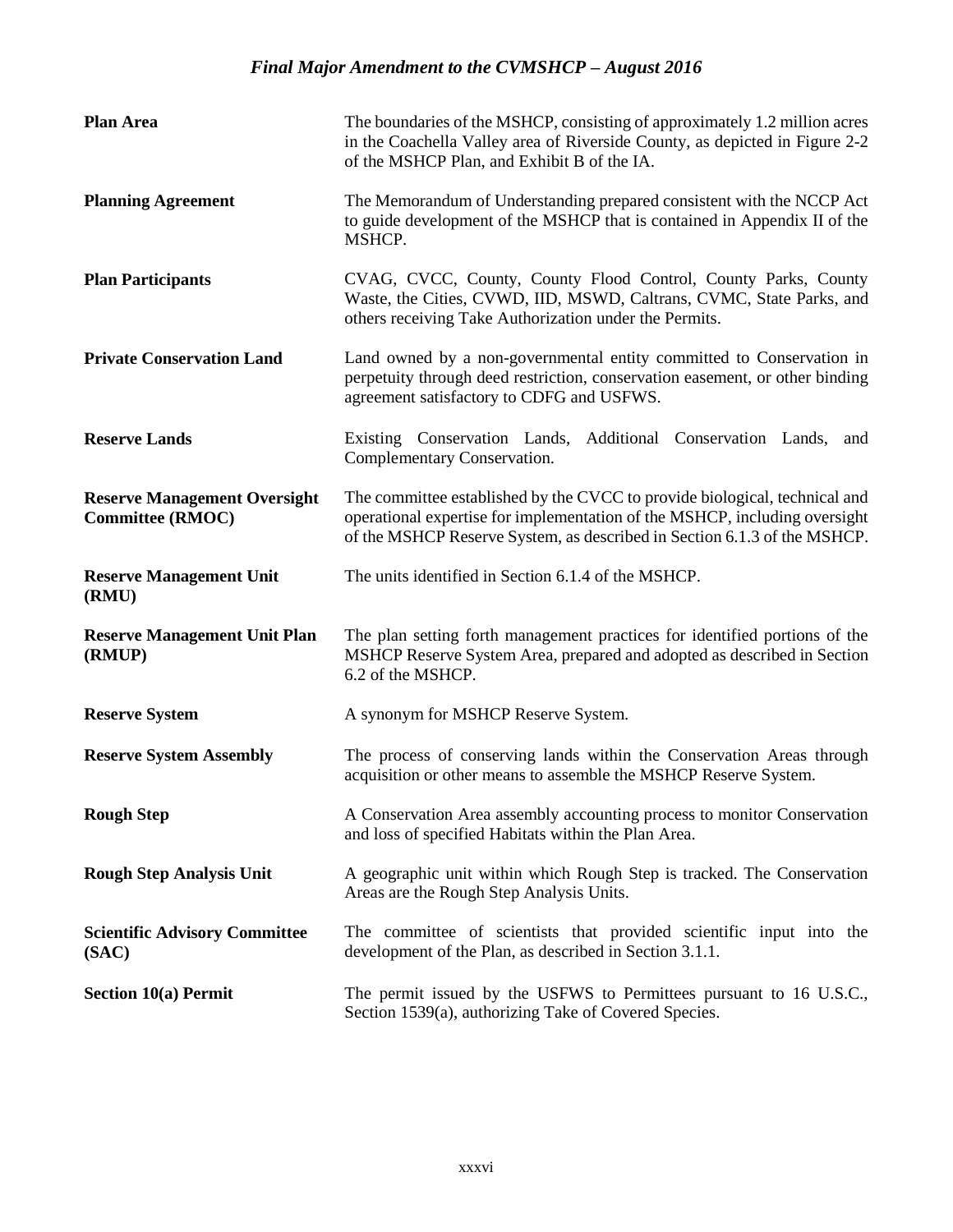| <b>Special Provisions Area</b>                              | Provisions that apply to a given location or area, identified by a location<br>description or in a figure, which address specific conditions necessary to<br>achieve Conservation in that location or area.                                                                                                                                                                                                                                                                                                                                                                                                                                                                                             |
|-------------------------------------------------------------|---------------------------------------------------------------------------------------------------------------------------------------------------------------------------------------------------------------------------------------------------------------------------------------------------------------------------------------------------------------------------------------------------------------------------------------------------------------------------------------------------------------------------------------------------------------------------------------------------------------------------------------------------------------------------------------------------------|
| <b>Species Conservation Goal(s)</b>                         | Goals for the Conservation of each Covered Species described in Section 9<br>of the MSHCP.                                                                                                                                                                                                                                                                                                                                                                                                                                                                                                                                                                                                              |
| <b>State Assurances</b>                                     | Except as provided in Section 15.5 of the IA, provided Permittees are<br>implementing the terms and conditions of the MSHCP, the IA, and the<br>Permits, if there are Unforeseen Circumstances, CDFG shall not require<br>additional land, water or financial compensation, or additional restrictions on<br>the use of land, water, or other natural resources for the life of the NCCP<br>Permit without the consent of the Permittees, unless CDFG determines that<br>continued implementation of the IA, the MSHCP, and/or the Permits would<br>jeopardize the continued existence of a Covered Species, or as required by<br>law and would therefore lead to NCCP Permit revocation or suspension. |
| <b>State Permittees</b>                                     | Caltrans, CVMC, and State Parks.                                                                                                                                                                                                                                                                                                                                                                                                                                                                                                                                                                                                                                                                        |
| <b>Take</b>                                                 | The definition of such term in FESA and the California Fish and Game Code.<br>Section 9 of FESA does not prohibit Take of Federally Listed plants.                                                                                                                                                                                                                                                                                                                                                                                                                                                                                                                                                      |
| <b>Take Authorization</b>                                   | The ability to incidentally Take species pursuant to the Section $10(a)(1)(B)$<br>Permit and/or the NCCP Permit.                                                                                                                                                                                                                                                                                                                                                                                                                                                                                                                                                                                        |
| <b>Third Party Take Authorization</b>                       | Take Authorization received by a landowner, developer, or other public or<br>private entity from the Permittees pursuant to Section 17 of the IA, thereby<br>receiving Take Authorization for Covered Species pursuant to the Permits.                                                                                                                                                                                                                                                                                                                                                                                                                                                                  |
| <b>Threatened Species</b>                                   | Those species listed as threatened under FESA and/or CESA.                                                                                                                                                                                                                                                                                                                                                                                                                                                                                                                                                                                                                                              |
| <b>Unforeseen Circumstances</b>                             | Changes in circumstances affecting a Covered Species or geographic area<br>covered by the MSHCP that could not reasonably have been anticipated by<br>the Parties at the time of the MSHCP's negotiation and development, and that<br>result in a substantial and adverse change in the status of the Covered Species.<br>As defined, the term is intended to have the same meaning as it is used: (1)<br>to define the limit of the Permittees' obligation on the "No Surprises"<br>regulations set forth in 50 C.F.R., Sections 17.22 (b)(5) and 17.32 (b)(5); and<br>(2) in California Fish and Game Code, Section 2805(k).                                                                          |
| <b>United States Fish and Wildlife</b><br>Service ("USFWS") | An agency of the United States Department of the Interior.                                                                                                                                                                                                                                                                                                                                                                                                                                                                                                                                                                                                                                              |
| <b>Wildlife Agencies</b>                                    | USFWS and CDFG, collectively.                                                                                                                                                                                                                                                                                                                                                                                                                                                                                                                                                                                                                                                                           |